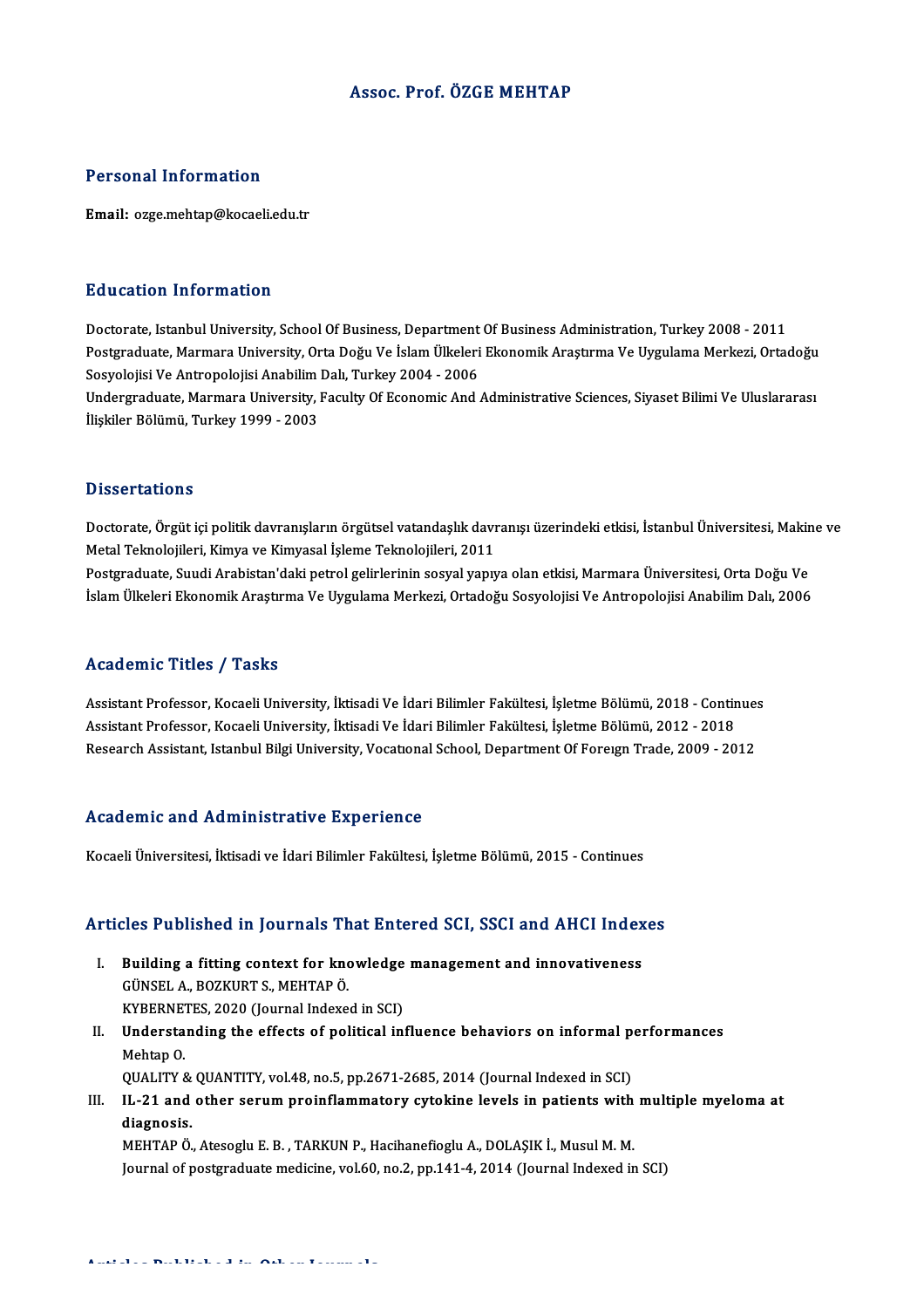## Articles Published in Other Journals

TUCIES PUDIISNEG IN UTNET JOUTNAIS<br>I. – AKADEMİSYENLERİN PROSEDÜREL ADALET VE SİNİZMALGILARININ BİREYSEL PERFORMANSLARI<br>İİZERİNDEKİETKILERİ ILE TUDILMEN INTERNA<br>AKADEMİSYENLERİN I<br>ÜZERİNDEKİETKİLERİ<br>MEHTARÖ ALNIACIK E AKADEMİSYENLERİN PROSEDÜREL ADALET<br>ÜZERİNDEKİETKİLERİ<br>MEHTAP Ö., ALNIAÇIK E., AKYÜREK T., GÜNSEL A.<br>Elektronik Mesleki Celisim ve Arastirma Dersisi, ve **ÜZERİNDEKİETKİLERİ**<br>MEHTAP Ö., ALNIAÇIK E., AKYÜREK T., GÜNSEL A.<br>Elektronik Mesleki Gelisim ve Arastirma Dergisi, vol.3, no.2, pp.1-15, 2015 (Other Refereed National Journals) MEHTAP Ö., ALNIAÇIK E., AKYÜREK T., GÜNSEL A.<br>Elektronik Mesleki Gelisim ve Arastirma Dergisi, vol.3, no.2, pp.1-15, 2015 (Other Refereed National Journa)<br>II. Akademisyenlerin Prosedürel Adalet Ve Sinizm Algılarının Bireys Elektron<br><mark>Akadem</mark><br>Etkileri<br>MEUTAR Akademisyenlerin Prosedürel Adalet Ve Sini<br>Etkileri<br>MEHTAP Ö., ALNIAÇIK E., GÜNSEL A., AKYÜREK T.<br>Elektronik Meeleki Celisim ve Arastumalar Dersisi Etkileri<br>MEHTAP Ö., ALNIAÇIK E., GÜNSEL A., AKYÜREK T.<br>Elektronik Mesleki Gelişim ve Araştırmalar Dergisi, vol.3, no.2, pp.1-15, 2015 (Other Refereed National Journals)<br>Subjektif Huumun İs Cıktıları Üzerindeki Etkisi Benge MEHTAP Ö., ALNIAÇIK E., GÜNSEL A., AKYÜREK T.<br>Elektronik Mesleki Gelişim ve Araştırmalar Dergisi, vol.3, no.2, pp.1-15, 2015 (Other Refereed National<br>III. Subjektif Uyumun İş Çıktıları Üzerindeki Etkisi Benzerlik Uyumu mu Elektronik Mesleki Gelişir<br>Subjektif Uyumun İş Ç<br>ALNIAÇIK E., MEHTAP Ö.<br>Kosaali Ünivarsitesi Sasv Subjektif Uyumun İş Çıktıları Üzerindeki Etkisi Benzerlik Uyumu mu Bütünleyici Uyum mu<br>ALNIAÇIK E., MEHTAP Ö.<br>Kocaeli Üniversitesi Sosyal Bilimler Dergisi, vol.29, no.1, pp.165-186, 2015 (Other Refereed National Journals) ALNIAÇIK E., MEHTAP Ö.<br>Kocaeli Üniversitesi Sosyal Bilimler Dergisi, vol.29, no.1, pp.165-186, 2015 (Other Refereed National Journals)<br>IV. Antecedents and Consequences of Internal and External Team Learning A Study on Kocaeli Üniversit<br>Antecedents ar<br>Project Teams<br>MEUTAD Ö MEHTAPÖ. Project Teams<br>MEHTAP Ö.<br>The International Journal of Business and Management, vol.3, no.1, pp.263-269, 2015 (Refereed Journals of Other MEHTAP Ö.<br>The Internati<br>Institutions)<br>The Mediati The International Journal of Business and Management, vol.3, no.1, pp.263-269, 2015 (Refereed Journals of Othe<br>Institutions)<br>V. The Mediating Role of Learning Orientation on the Relationship Between Organizational Structur Institutions)<br>The Mediating Role of Learning Orientation on the<br>and Firm Innovativeness A Study on Turkish SMEs<br>MEUTARÖ The Media<br>and Firm I<br>MEHTAP Ö.<br><sup>The Interne</sup> and Firm Innovativeness A Study on Turkish SMEs<br>MEHTAP Ö.<br>The International Journal Of Humanities&Social Studies, vol.2, no.8, pp.126-133, 2014 (Refereed Journals of Other<br>Institutions) MEHTAP Ö.<br>The Internati<br>Institutions)<br>Preveiling c The International Journal Of Humanities&Social Studies, vol.2, no.8, pp.126-133, 2014 (Refereed Journals of Other<br>Institutions)<br>VI. Prevailing organizational identity strength the relationship between identity justice perc Institutions)<br>VI. Prevailing organizational identity strength the relationship between identity justice perceptions and organizational citizenship behavior International Journal of Social Sciences and Humanity Studies, vol.6, no.1, pp.23-46, 2014 (Refereed Journals of Other Institutions) MEHTAP Ö., KÖKALAN Ö.

# Refereed Congress / Symposium Publications in Proceedings

efereed Congress / Symposium Publications in Proceedings<br>I. Mesleki Kimliğin İş Çıktıları Üzerindeki Etkileri Erkek Ve Kadın Hemşireler Üzerine Karşılaştırmalı<br>Rir Columa 1994 Song.<br>Mesleki Kim<br>Bir Çalışma Mesleki Ki<br>Bir Çalışm<br>MEHTAP Ö.<br>24 Ulusal Y Bir Çalışma<br>MEHTAP Ö.<br>24. Ulusal Yönetim ve Organizasyon Kongresi, Turkey, 28 - 30 May 2016

II. THE PROGNOSTIC SIGNIFICANCE OF VASCULAR ENDOTHELIAL GROWTH FACTOR (VEGF), PLATELET-24. Ulusal Yönetim ve Organizasyon Kongresi, Turkey, 28 - 30 May 2016<br>THE PROGNOSTIC SIGNIFICANCE OF VASCULAR ENDOTHELIAL GROWTH FACTOR (VEGF), PLATELI<br>DERIVED GROWTH FACTOR RECEPTOR-BETA (PDGR-beta) AND THROMBOSPONDIN-1 I THE PROGNOSTIC SIGNIFIC<br>DERIVED GROWTH FACTOR<br>LARGE B CELL LYMPHOMA<br>Patman A Ataaach: E B - DEN DERIVED GROWTH FACTOR RECEPTOR-BETA (PDGR-beta) AND THROMBOSPONDIN-1 IN DIFFUSE<br>LARGE B CELL LYMPHOMA<br>Batman A., Atesoglu E. B. , DENGEŞİK E., Can B., TARKUN P., MEHTAP Ö., GEDÜK A., Demirsoy E. T. , Hacihanefioglu<br>A

 $\mathbf{L}$ <br>Ba<br>A. Batman A., Atesoglu E. B. , DENGEŞİK E., Can B., TARKUN P., MEHTAP Ö., GEDÜK A., Demirsoy E. T. , Hacihanefioglu<br>A.<br>6th International Eurasian Hematology Congress, Antalya, Turkey, 14 - 18 October 2015, vol.39

III. TREG CELLS IN CLL: DEFECTIVE FUNCTION AND HIGH CD39 EXPRESSION

MEHTAP Ö., GACAR G., Aksoy A., Atesoglu E. B., TARKUN P., Erman G., Can B., Hacihanefioglu A., Karaoz E. TREG CELLS IN CLL: DEFECTIVE FUNCTION AND HIGH CD39 EXPRESSION<br>MEHTAP Ö., GACAR G., Aksoy A., Atesoglu E. B. , TARKUN P., Erman G., Can B., Hacihanefioglu A., Karaoz E.<br>20th Congress of European-Hematology-Association, Vie MEHTAP Ö., GACAR G., Aksoy A., Atesoglu E. B. , TARKUN P., Erman G., Can B., Hacihanefioglu A., Ka<br>20th Congress of European-Hematology-Association, Vienna, Austria, 11 - 14 June 2015, vol.100, p<br>IV. Can dissimilar be cong

# 20th Congress of Eur<br>Can dissimilar be complementary fit<br>MEHTAR Ö ALNIACI Can dissimilar be cong<br>complementary fit<br>MEHTAP Ö., ALNIAÇIK E.<br>10th International Strate complementary fit<br>MEHTAP Ö., ALNIAÇIK E.<br>10th International Strategic Management Conference, Rome, Italy, 19 - 21 June 2014, vol.150, pp.1111-1119